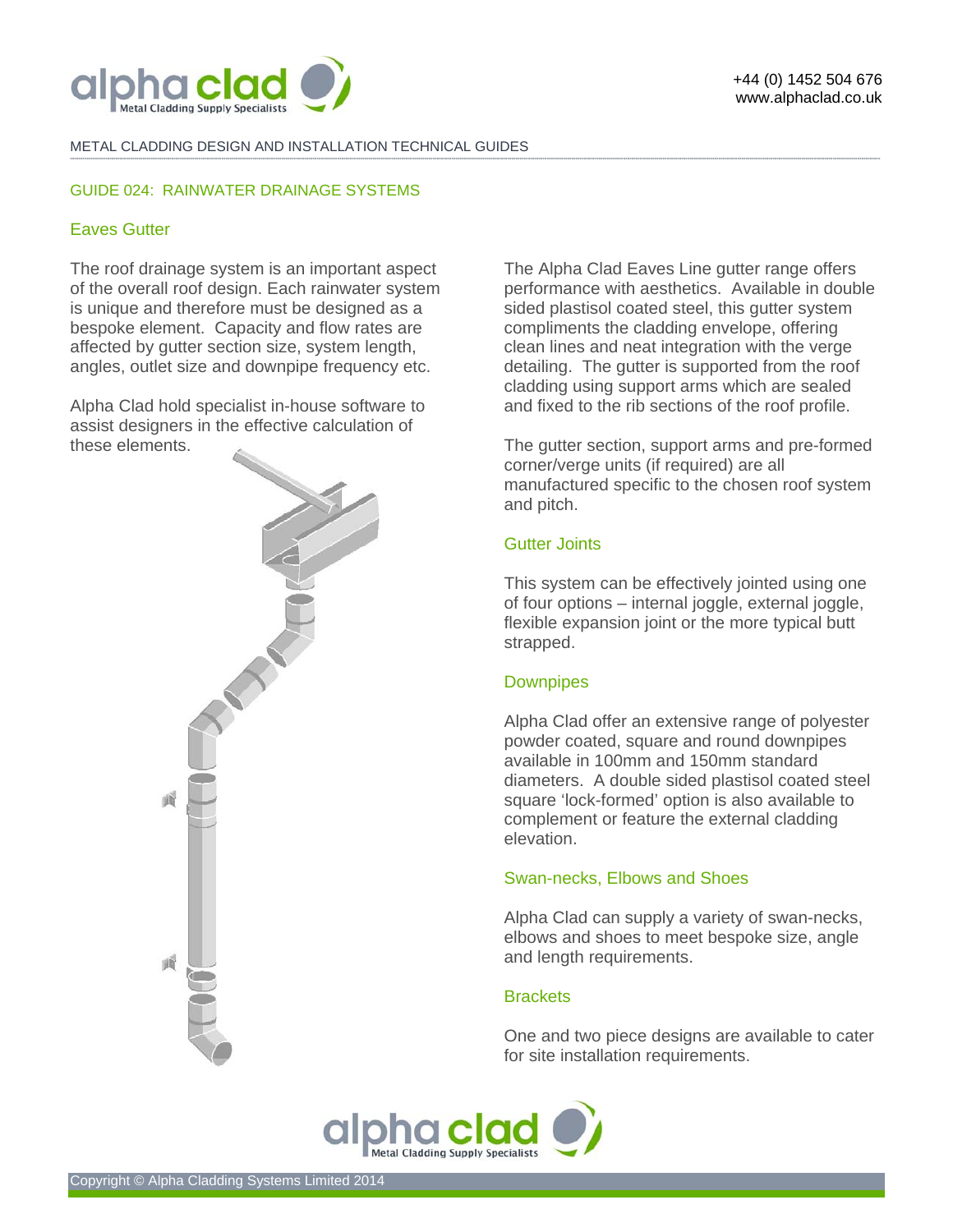

#### METAL CLADDING DESIGN AND INSTALLATION TECHNICAL GUIDES **-------------------------------------------------------------------------------------------------------------------------------------------------------------------------------------------------------------------------------------------------------------------------------------------------------------------------------------------------------------------------------------------------------**

# Installation Guidance



# Gutter Section

- 1) Position the gutter under the roof section over-hang, allowing sufficient clearance from the vertical wall face. Allowance should be made for the offset of the downpipe brackets, but a minimum of 20mm should be allowed.
- 2) Temporarily clamp the gutter and then from above, fix the rear flange to the underside of the roof cladding section. Subject to profile section, a minimum of 5 stitching fasteners should be used per profile section width (typically one per profile trough).
- 3) Place the first gutter support arm under the front flange of the gutter and rest it over the roof profile corrugation. Level the gutter (front to back) and mark the roof corrugation at the point where the gutter support arm finishes upslope.
- 4) Remove the support arm and fit a strip of 6 x 5mm butyl sealant, placed across the rib approximately 10-15mm down from the mark made on the profile.

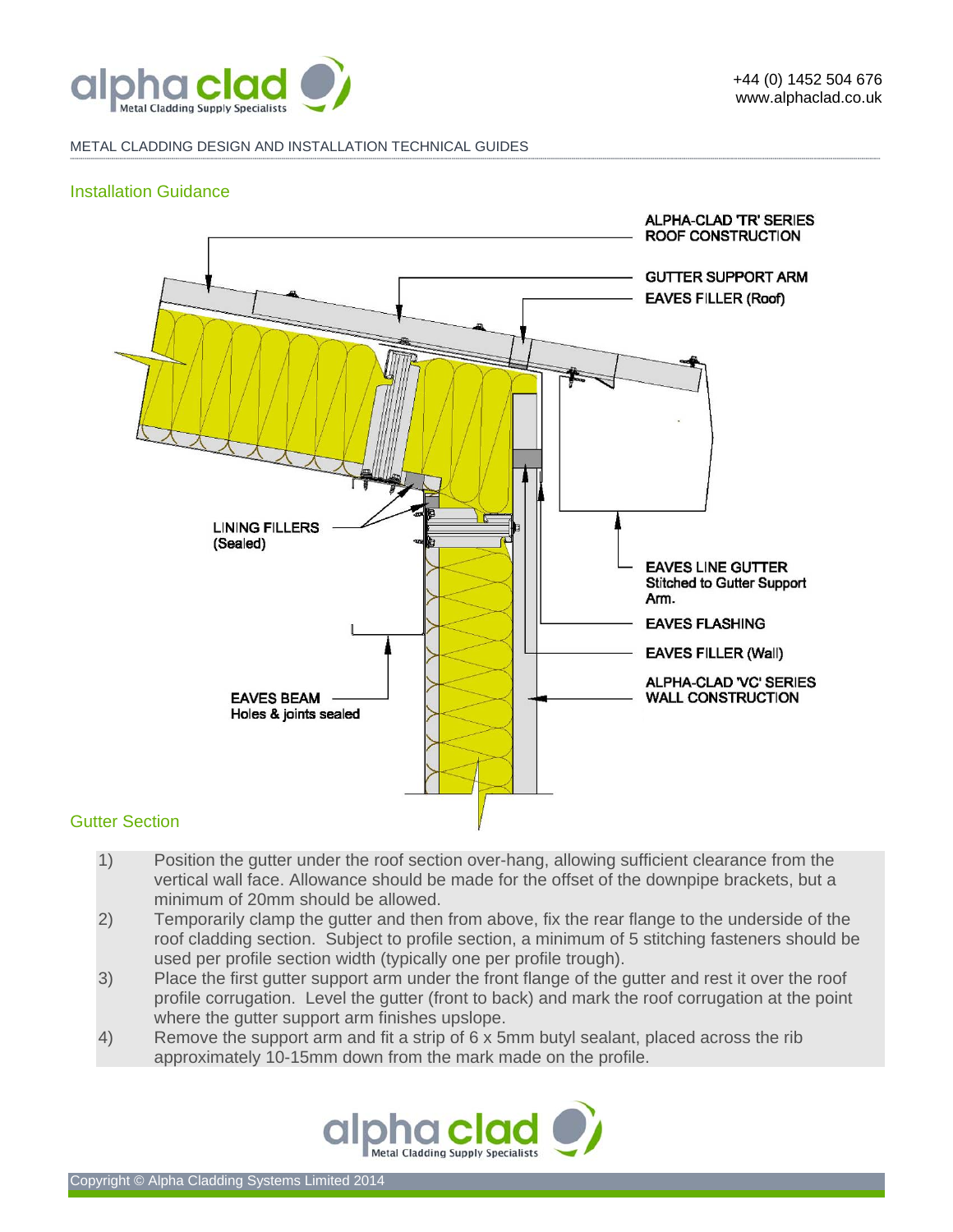

## METAL CLADDING DESIGN AND INSTALLATION TECHNICAL GUIDES

5) Replace the support arm back into its original position and fix to the profile corrugation using stitching screws at maximum 200mm centres. Secure the front flange of the gutter to the top of the gutter support arm using one stitching screw.

**-------------------------------------------------------------------------------------------------------------------------------------------------------------------------------------------------------------------------------------------------------------------------------------------------------------------------------------------------------------------------------------------------------** 

6) Fix the remaining gutter support arms as instructed above. Space the support arms at 1m maximum centres, ensuring joint positions are adequately supported but do not coincide.

## Butt Strap Joint

- 1) Fit the butt strap into the next section of gutter to be installed. Ensure half of the strap is projecting beyond the end of the gutter. Drill holes through the gutter/strap connection to suit the chosen rivet specification.
- 2) Remove the butt strap and sweep away any resultant swarf. Run two 6mm diameter beads of silicone sealant around the inside of the gutter, re-fit the strap and rivet into position.

⊙ Ō 0 0  $\epsilon$  $\theta$  $\odot$ **R**  $\circ$  $\mathbb{P}$ Ū **BUTT STRAP**  $\Omega$  $\Omega$  $\circ$ 3) Run two 6mm diameter beads in the connecting gutter section, install gutter as previously described, then drill and rivet as above. Ensure resultant swarf

> Note: The rear face will need to be drilled and riveted from the inside of the gutter.

is cleared.

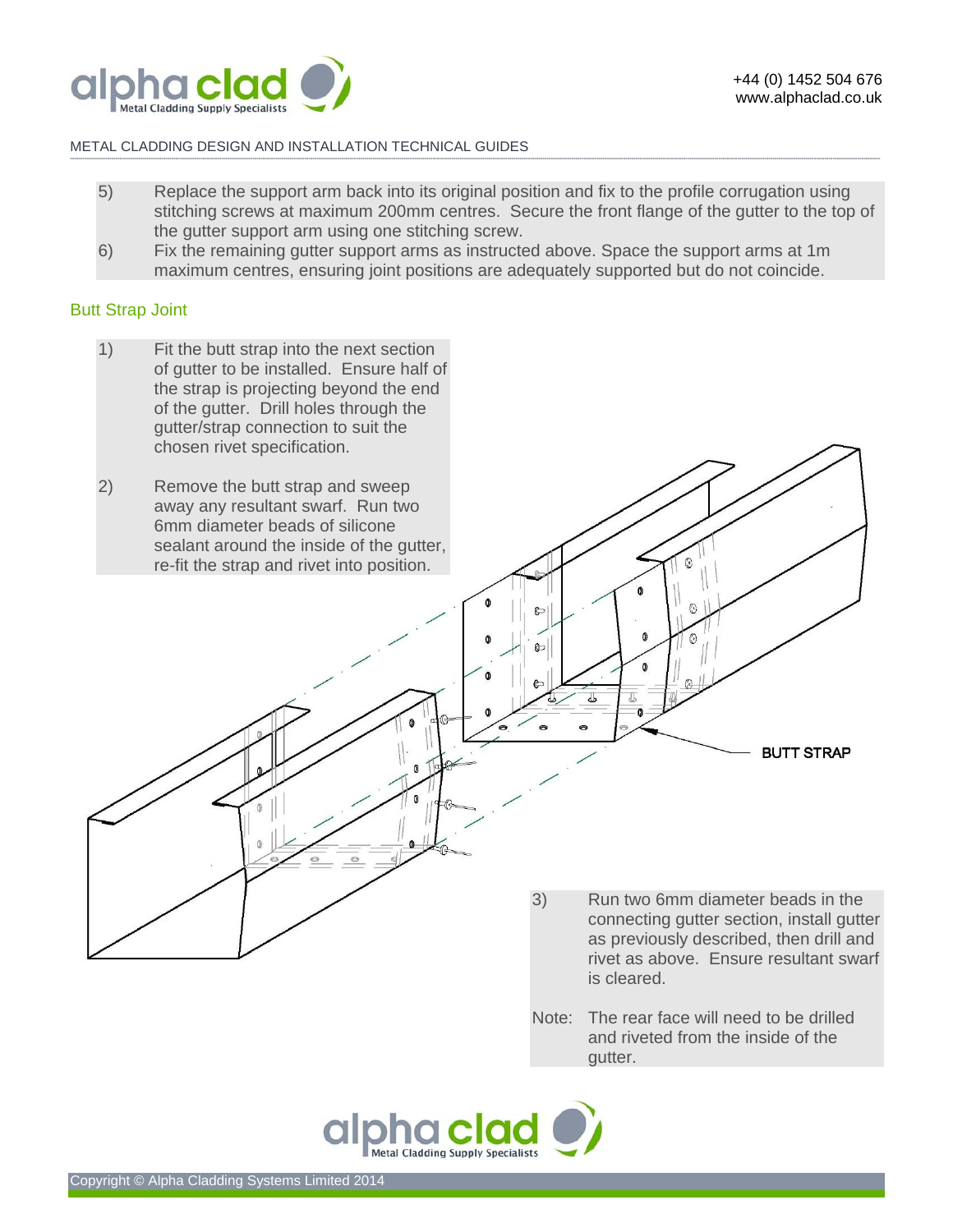

#### METAL CLADDING DESIGN AND INSTALLATION TECHNICAL GUIDES **-------------------------------------------------------------------------------------------------------------------------------------------------------------------------------------------------------------------------------------------------------------------------------------------------------------------------------------------------------------------------------------------------------**

# Stop End



# Gutter Outlet

- 1) Calculate position where outlet hole requires cutting in sole of gutter section.
- 2) Cut hole to required diameter and temporarily place outlet spigot in position.
- 2) Remove the stop end and sweep away any resultant swarf. Run a 6mm diameter bead of silicone sealant around the inside of the gutter, refit the stop end and rivet into position.
- 3) Drill a minimum of six holes, at equidistant centres, through the spigot flange and gutter to suit the chosen rivet specification.
- 4) Remove spigot outlet and run a 6mm bead of silicone sealant around the underside of the flange. Reposition and rivet into place.